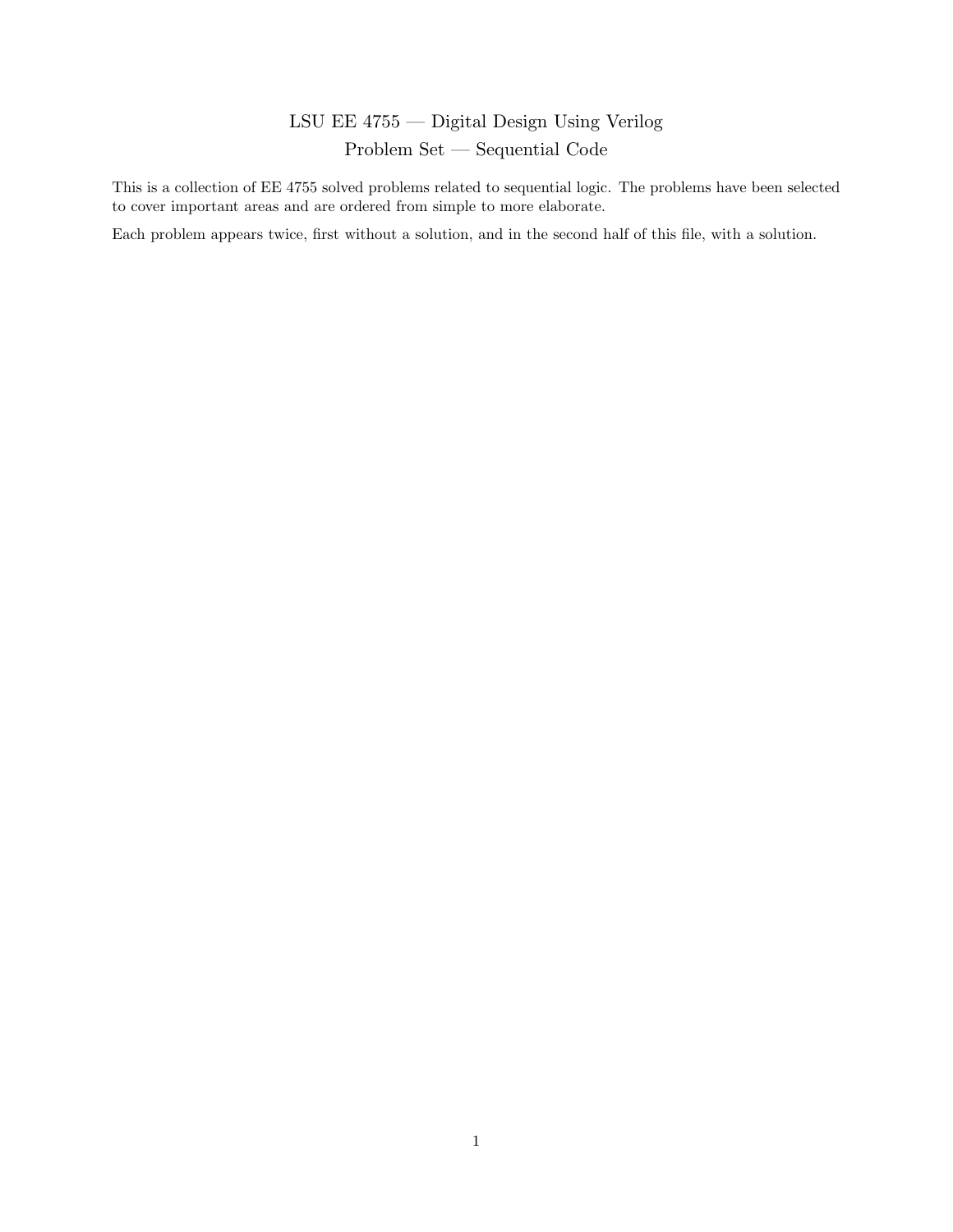### 2016 Midterm Exam Problem 4

The subjects of this problem are two very simple sequential modules implementing counters. An important difference between the two modules is the logic connected to the output port. That difference, and its implications are covered in part b of the problem.

Appearing in this problem are several variations on a counter.

```
(a) Show the hardware inferred for each counter below.
```

```
module ctr_a( output uwire [9:0] count, input uwire clk );
```

```
logic [9:0] last_count;
assign count = last_count + 1;
always_ff @( posedge clk ) last_count <= count;
```
### endmodule

```
module ctr_b( output logic [9:0] count, input uwire clk );
```

```
uwire [9:0] next_count = count + 1;
always_ff @( posedge clk ) count <= next_count;
```
### endmodule

```
Inferred hardware for \Box ctr<sub>-</sub>a and \Box ctr<sub>-</sub>b.
```
(b) There is a big difference in the timing of the outputs of  $\text{ctr}_a$  and  $\text{ctr}_b$ . Explain the difference and illustrate with a timing diagram.

```
Difference between two modules. Timing Diagram.
```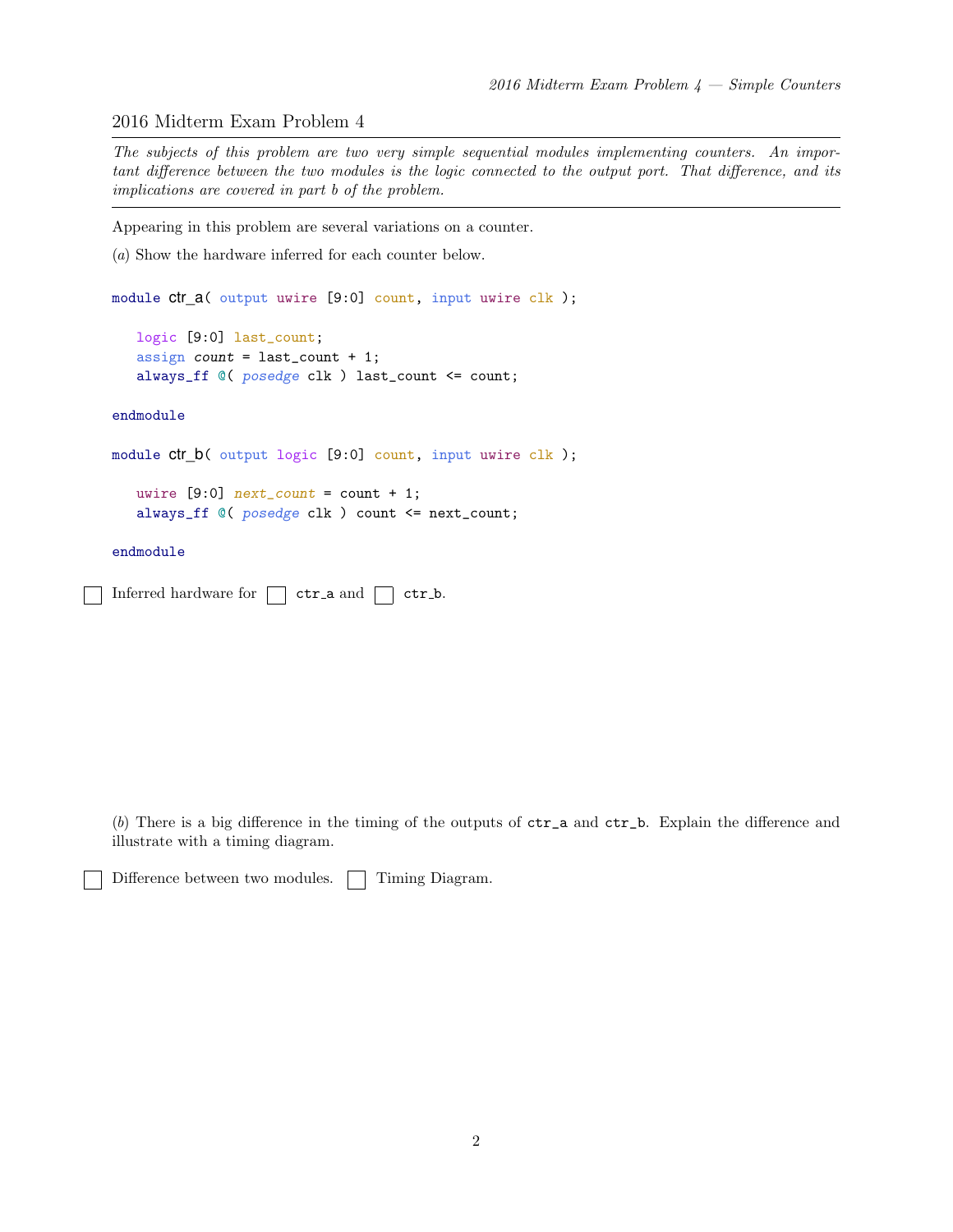# 2015 Final Exam Problem 2

This problem starts with simple Verilog code describing a memory module, smemory. Module smemory uses a Verilog array for the memory itself and provides ports to reading and writing the memory. Part (a) asks for the inferred hardware (assuming the synthesis program doesn't just map it to a memory module in the FPGA or ASIC library). In part  $(b)$  a timing diagram is to be completed, and in part  $(c)$  the module is to be modified based on a given timing diagram.

Part (a) requires understanding of how hardware is inferred for the array index operator, for example,  $a[i]$ , when used as an expression on the right-hand side,  $x = a[i]$ ; and as an lvalue (on the left-hand side),  $a[i]$  $= y;$ .

Parts (b) and (c) check for understanding of the timing of sequential circuits, part (c) also exercises design skills.

The module below implements a simple memory module.

```
module smemory #( int size_lg = 4, int dbits = 8, int size = 1 \leq s ize_lg )
   ( output uwire [dbits-1:0] rd_data,
     input uwire [size_lq-1:0] wr_idx, input uwire [dbits-1:0] wr_data, input uwire write,
     input uwire [size_lg-1:0] rd_idx, input uwire clk );
   logic [dbits-1:0] storage [size-1:0];
   always_ff @( posedge clk ) if ( write ) storage[wr_idx] = wr_data;
   assign rd\_data = store[rd\_idx];
```
### endmodule

(a) Show the hardware that will be synthesized for this module when elaborated with  $size\_lg = 2$ . Use registers, multiplexors, decoders, and basic gates. Do not use a memory module.

Show synthesized hardware, including hardware for  $\Box$  reading and  $\Box$  writing.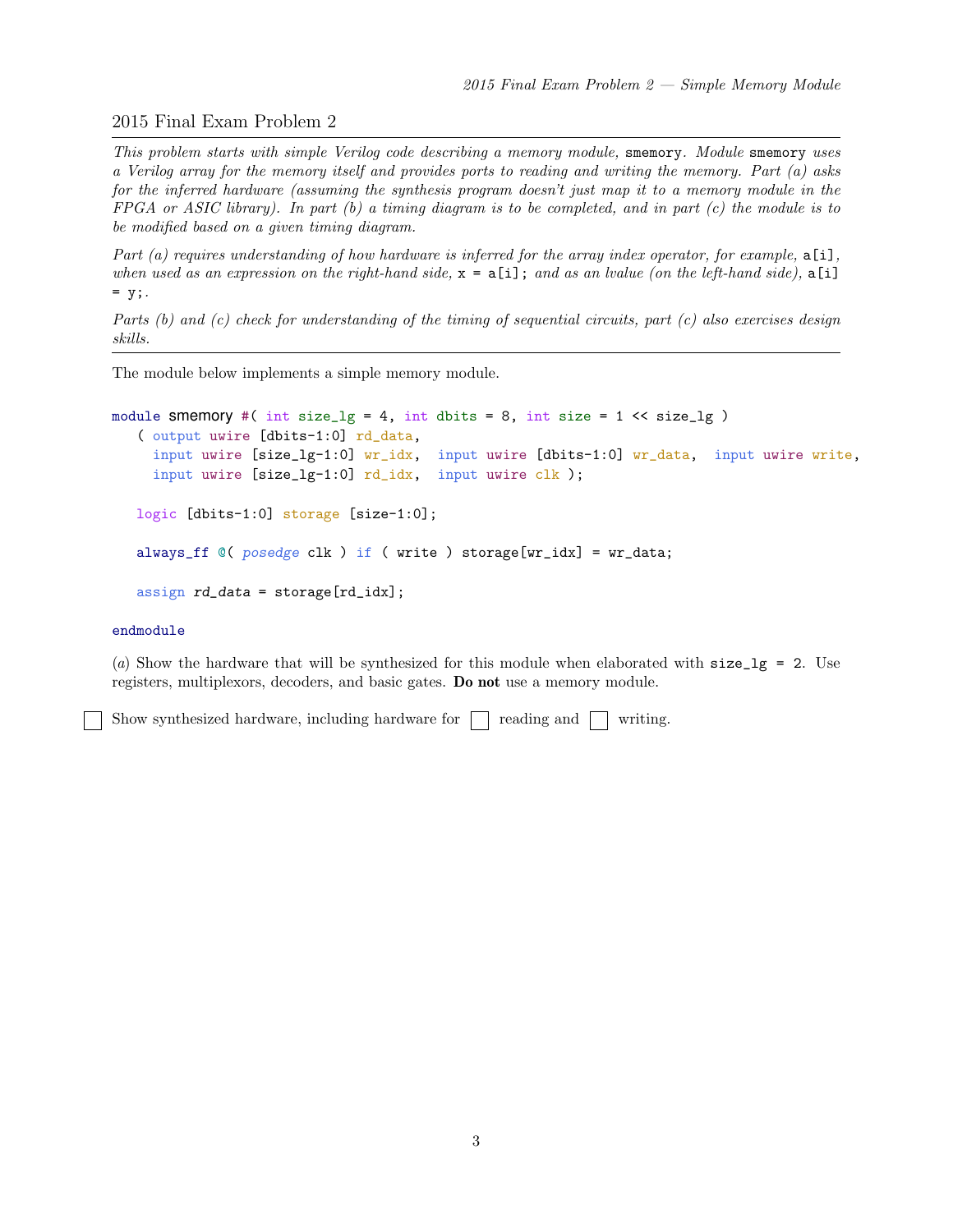Appearing below is the module from the previous page.

```
module smemory #( int size_lg = 4, int dbits = 8, int size = 1 << size_lg )
   ( output uwire [dbits-1:0] rd_data,
     input uwire [size_lg-1:0] wr_idx, input uwire [dbits-1:0] wr_data, input uwire write,
     input uwire [size_lg-1:0] rd_idx, input uwire clk );
   logic [dbits-1:0] storage [size-1:0];
   always_ff @( posedge clk ) if ( write ) storage[wr_idx] = wr_data;
   assign rd_data = storage[rd_idx];
```
### endmodule

(b) Assume that initially location 1 ( $\frac{\epsilon}{1}$ ) holds a 10, location 2 holds a 20, location 3 holds a 30, and so on. Complete the timing diagram below, consistent with this module.



Complete rd data row of timing diagram.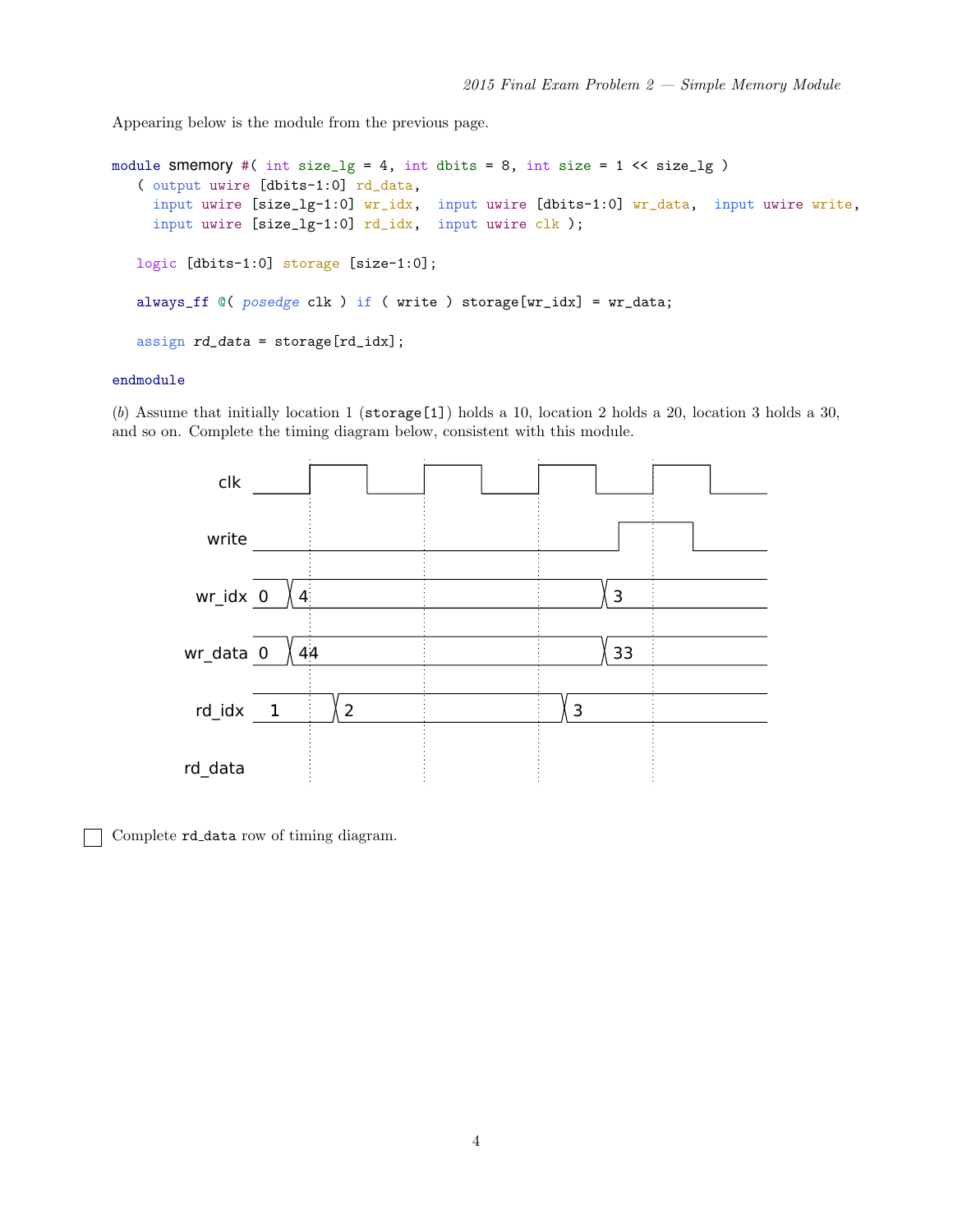(c) Modify the module below (same as one on previous page) so that its behavior is consistent with the timing diagram to the right. That is, if the location being written is the same as the one being read the rd\_data output shows the data on wr\_data. If the locations don't match or nothing is being written the behavior is unchanged.

Modify the module.

| clk        |    |    |  |
|------------|----|----|--|
| write      |    |    |  |
| wr idx 0   | Χз |    |  |
| wr_data 0  | 33 |    |  |
| rd_idx 3   |    |    |  |
| rd data 30 |    | 33 |  |

module smemory\_bp #( int size\_lg = 4, int dbits = 8, int size =  $1 \leq s$  ize\_lg ) ( output uwire [dbits-1:0] rd\_data, input uwire [size\_lg-1:0] wr\_idx, input uwire [dbits-1:0] wr\_data, input uwire write, input uwire [size\_lg-1:0] rd\_idx, input uwire clk ); logic [dbits-1:0] storage [size-1:0];

always\_ff @( posedge clk ) if ( write ) storage[wr\_idx] = wr\_data;

assign rd\_data = storage[rd\_idx];

endmodule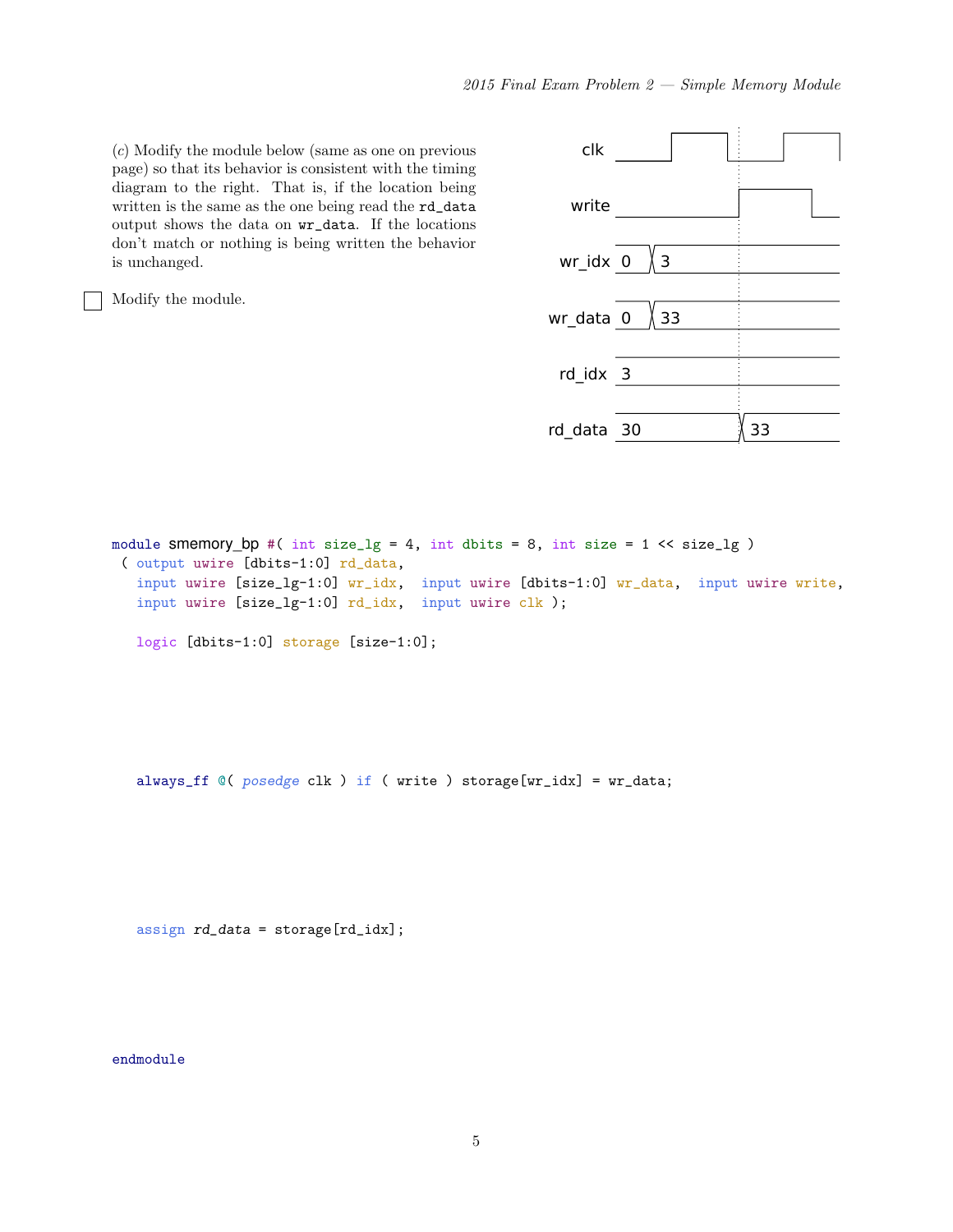### 2018 Midterm Exam Problem 5

This problem checks for understanding of how sequential logic is inferred from a Verilog description. An important element is understanding which objects will be synthesized into registers. This particular module performs an iterative calculation, meaning that the results computed in one cycle are used in a subsequent cycle.

Show the hardware that will be inferred for the Verilog code below.

Clearly show module ports.

Show inferred hardware. Don't optimize.

Pay close attention to what is and is not inferred as a register.

```
module regs #( int w = 10, int k1 = 20, int k2 = 30 )
   ( output logic [w-1:0] y,
     input logic [w-1:0] b, c,
     input uwire clk );
   logic [w-1:0] a, x, z;
   always_ff @( posedge clk ) begin
      a = b + c;
      if ( a > k1 ) x = b + 10;
      if ( a > k2 ) z = b + x; else z = c - x;
      y = x + z;
```
end

endmodule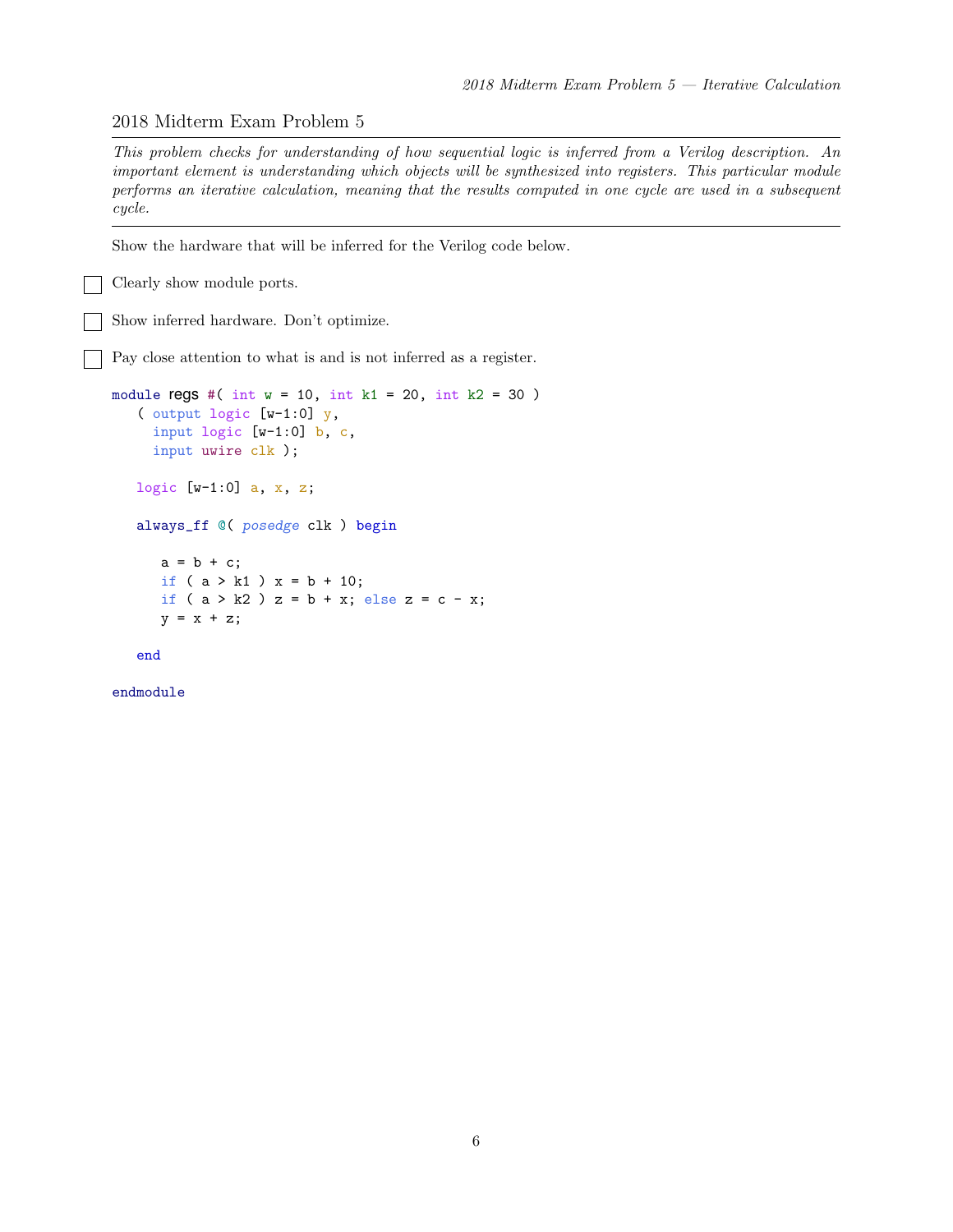# 2015 Final Exam Problem 1

In this problem a Verilog description is to be written based on a given diagram of a sequential circuit. An important concept to understand is the advancement of data through the module with each clock edge. This must be understood before writing Verilog, and one must code the Verilog description so data is written into registers at the right time.

Write a Verilog description of the hardware illustrated below.



Verilog description of hardware including  $\Box$  port declarations and  $\Box$  port and other sizes.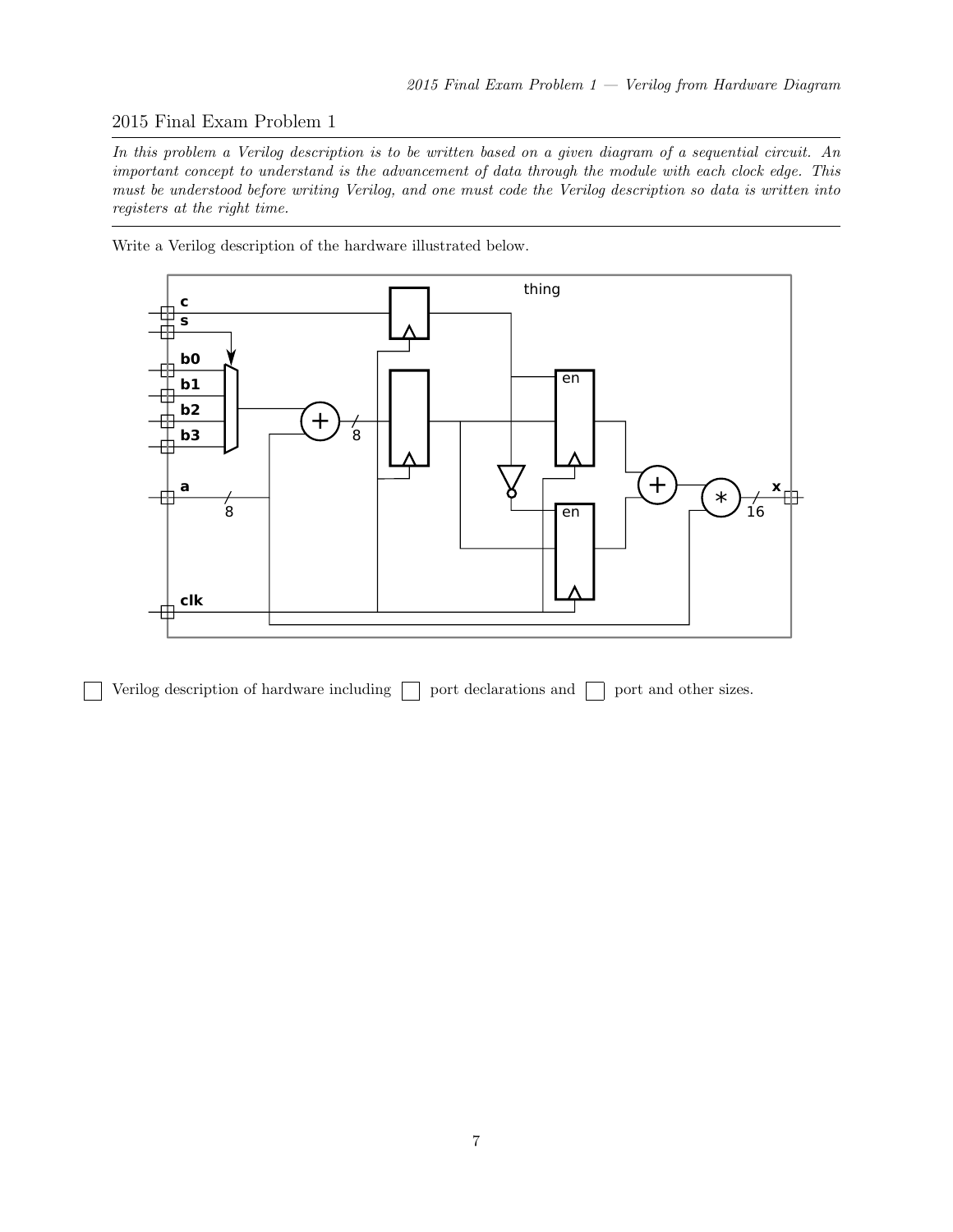# 2016 Final Exam Problem 1

This problem starts with both incomplete Verilog and an incomplete hardware diagram. They show two presumably costly floating-point calculation modules, an adder and a multiplier. The goal of the problem is to use these modules over multiple cycles to perform a calculation. To solve the problem one must decide what the adder and multiplier will do each cycle based on what is needed in the calculation and what connections are available based on the diagram. Also, one must know how to write Verilog to choreograph all of this.

The diagram and Verilog code below show incomplete versions of module prob1\_seq. This module is to operate something like mag\_seq from Homework 6. When start is 1 at a positive clock edge the module will set ready to 0 and start computing  $v0*v0 + v0*v1 + v1*v1$ , where v0 and v1 are each IEEE 754 FP single values. The module will set ready to 1 at the first positive edge after the result is ready.

Complete the Verilog code so that the module works as indicated and is consistent with the diagram. It is okay to change declarations from, say, logic to uwire. But the synthesized hardware cannot change what is already on the diagram, for example, don't remove a register such as ac0 and don't insert any new registers in existing wires, such as those between the multiplier inputs and the multiplexors.



Don't modify this diagram, write Verilog code.

Don't modify this diagram, write Verilog code.

```
module prob1 seq( output uwire [31:0] result, output uwire ready,
                  input uwire [31:0] v0, v1, input uwire start, clk);
  uwire [7:0] mul_s, add_s;
  uwire [31:0] mul_a, mul_b, add_a, add_b, prod, sum;
  logic [31:0] ac0, ac1; logic [2:0] step;
  localparam int last_step = 1;
  always_ff @( posedge clk )
    if (start ) step \leq 0; else if (step \leq last_step ) step \leq step + 1;
  CW\_fp\_mult ml( .a(mul\_a), .b(mul\_b), .rnd(3'd0), .z(prod), .status(mul\_s));
  CW\_fp\_add a1( .a( add\_a), .b( add\_b), .rnd(3'd0), .z( sum), .status(add\_s));
   assign ready = step == last_step; /// THIS MUST BE CHANGED.
```
/// **USE NEXT PAGE FOR SOLUTION!** endmodule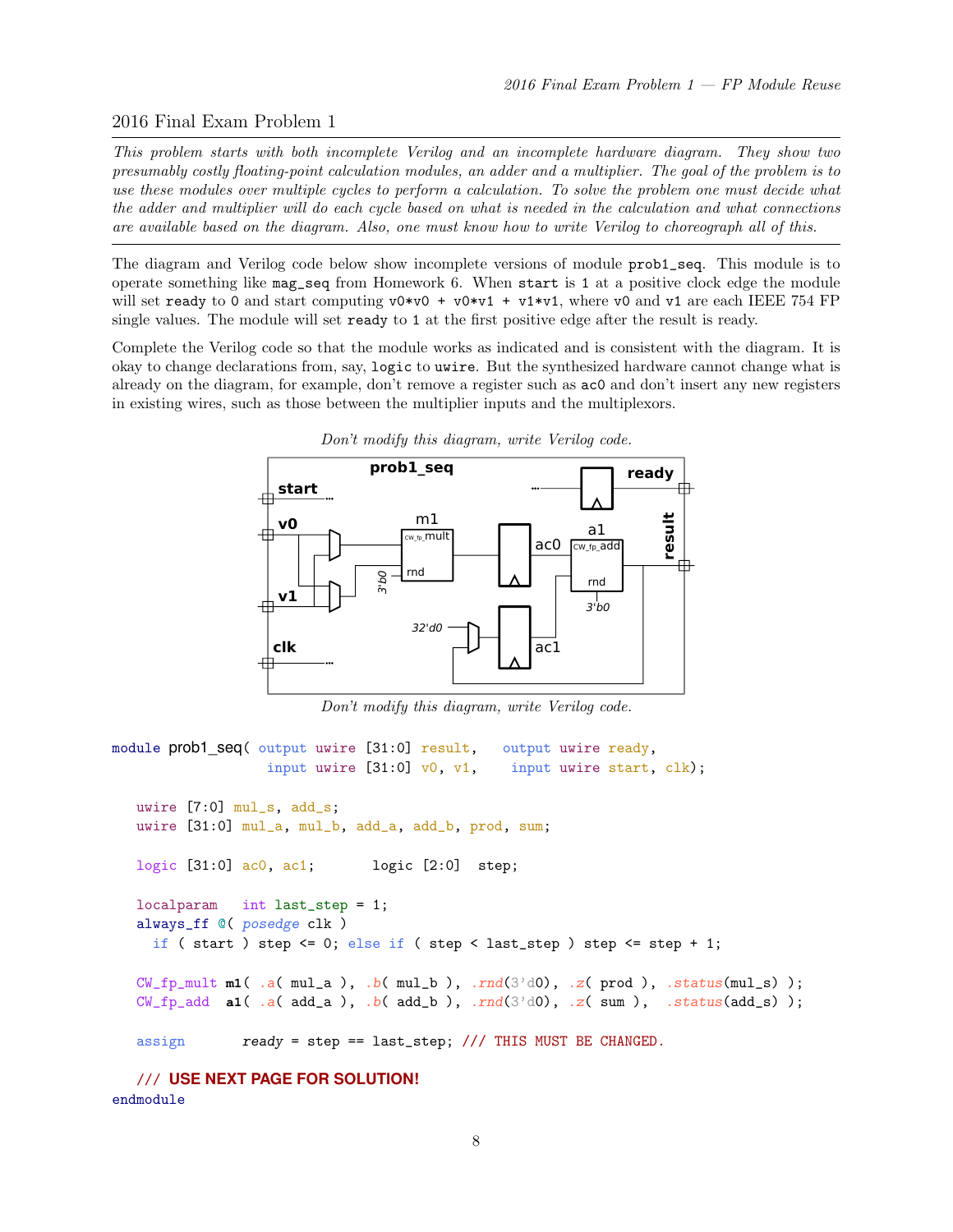2016 Final Exam Problem  $1 - FP$  Module Reuse<br>Don't modify, Verilog only. **prob1\_seq ready start** 曲 m1 **v0**

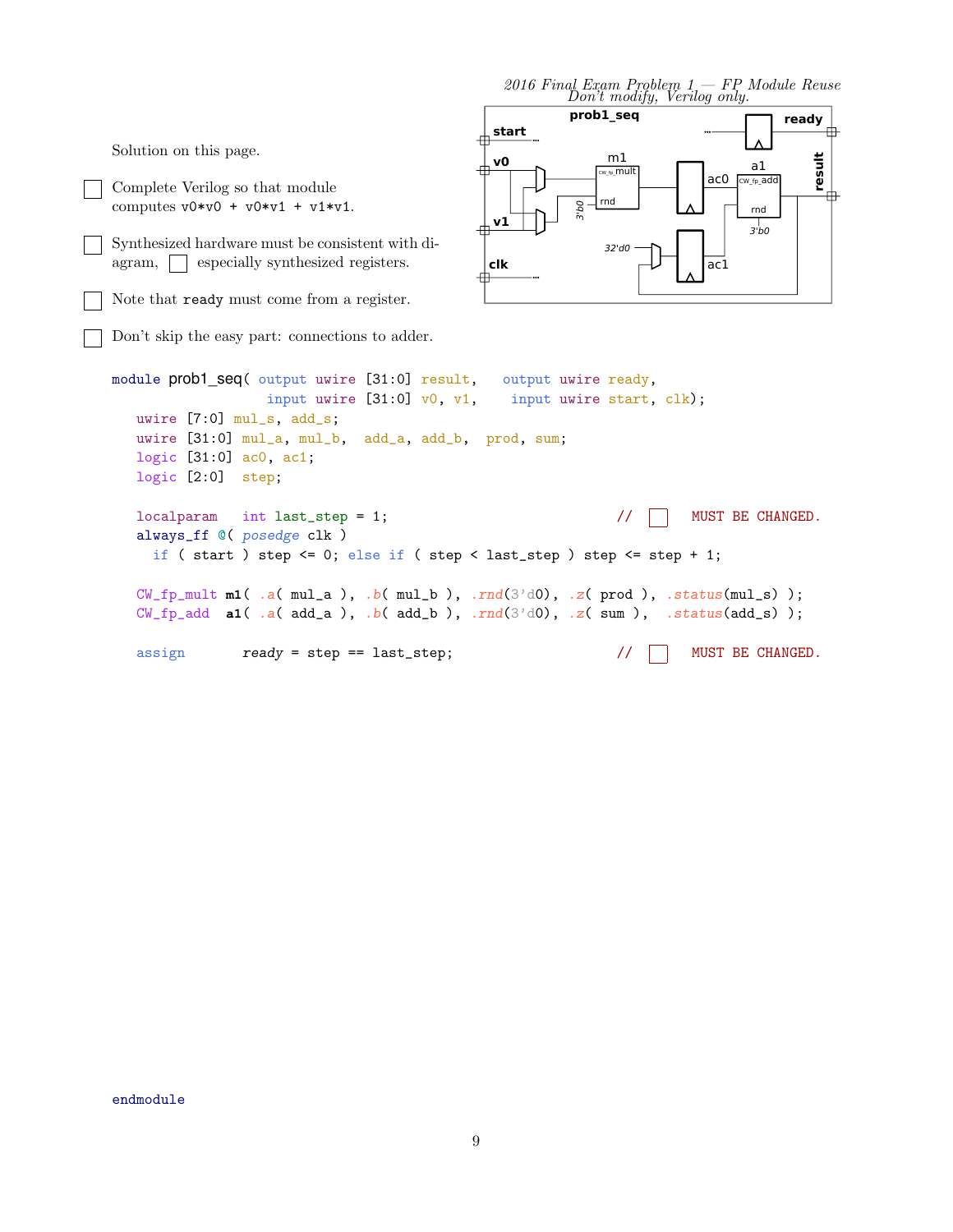# 2018 Homework 8 Problem 3

This is a good moderate-difficulty problem on inference of hardware and of computing cost and delay. The subject of this problem is Verilog code for a degree-m sequential multiplier, a multiplier that computes m partial products per clock cycle. Unlike those other degree-m sequential multipliers this one skips over multiplicand digits that are equal to zero! In part a the inferred hardware for the Verilog is to be found. This requires a good understanding not just of which objects are inferred into registers, but also of if statements and iteration. In part b the cost and delay is to be found. A good part c would be a comparison with conventional (those other) degree-m multipliers, but that's not part of the problem.

Appearing below is a solution to 2018 Homework 7, Problem 2, the streamlined degree-m multiplier with handshaking. The complete solution is at

<https://www.ece.lsu.edu/koppel/v/2018/hw07-sol.v.html>. For this problem assume that w and m are both powers of 2.

```
module mult_seq_d_prob_2 #( int w = 16, int m = 2 )
   ( output logic [2*w-1:0] prod, output logic out_avail,
     input uwire clk, in_valid, input uwire [w-1:0] plier, cand );
   localparam int iterations = (w + m - 1) / m;
   localparam int iter_lg = \frac{\cosh(2)}{\cosh(2)} (iterations);
   uwire [iterations -1:0] [m-1:0] cand_2d = cand;
   bit [iter_lg-1:0] iter;
   logic [2*w-1:0] accum;
   always_ff @( posedge clk ) begin
      logic [iter_lg-1:0] next_iter;
      if ( in_valid ) begin
         iter = 0;\text{accum} = 0;
         out<sub>_avail</sub> = 0;
      end else if ( !out_avail && iter == 0 ) begin
         prod = accum;
         out_avail = 1;
      end
      \text{accum} += plier * cand_2d[iter] << ( iter * m );
      next\_iter = 0;for ( int i=iterations-1; i>0; i-- )
        if ( i>iter && cand_2d[i] ) next_iter = i;
      iter = next_iter;
   end
```
#### endmodule

(a) Show the hardware that will be inferred for this module.

(b) Compute the cost and delays for this module using the simple model. Show these in terms of w and m. Clearly show the critical path on your diagram.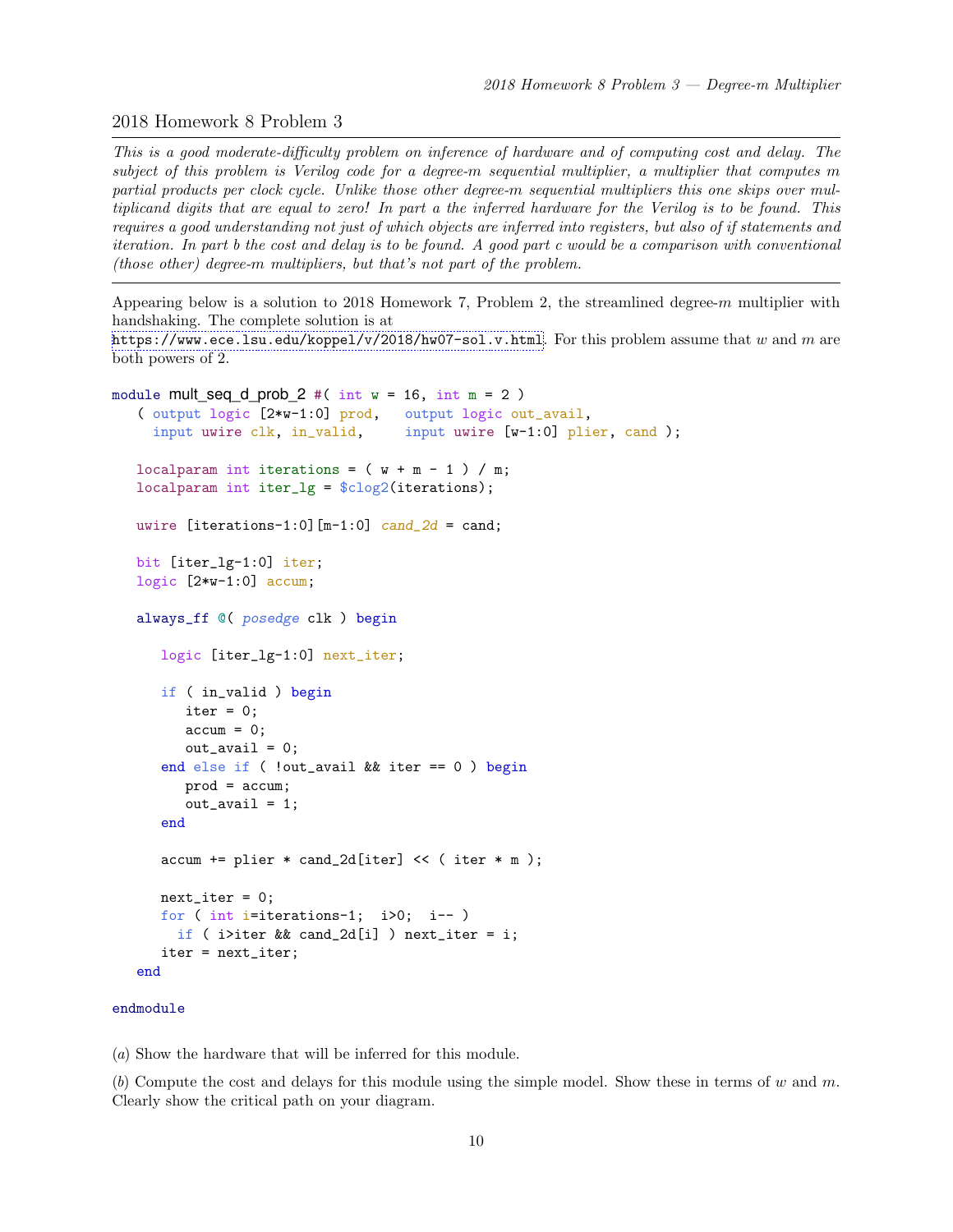Solutions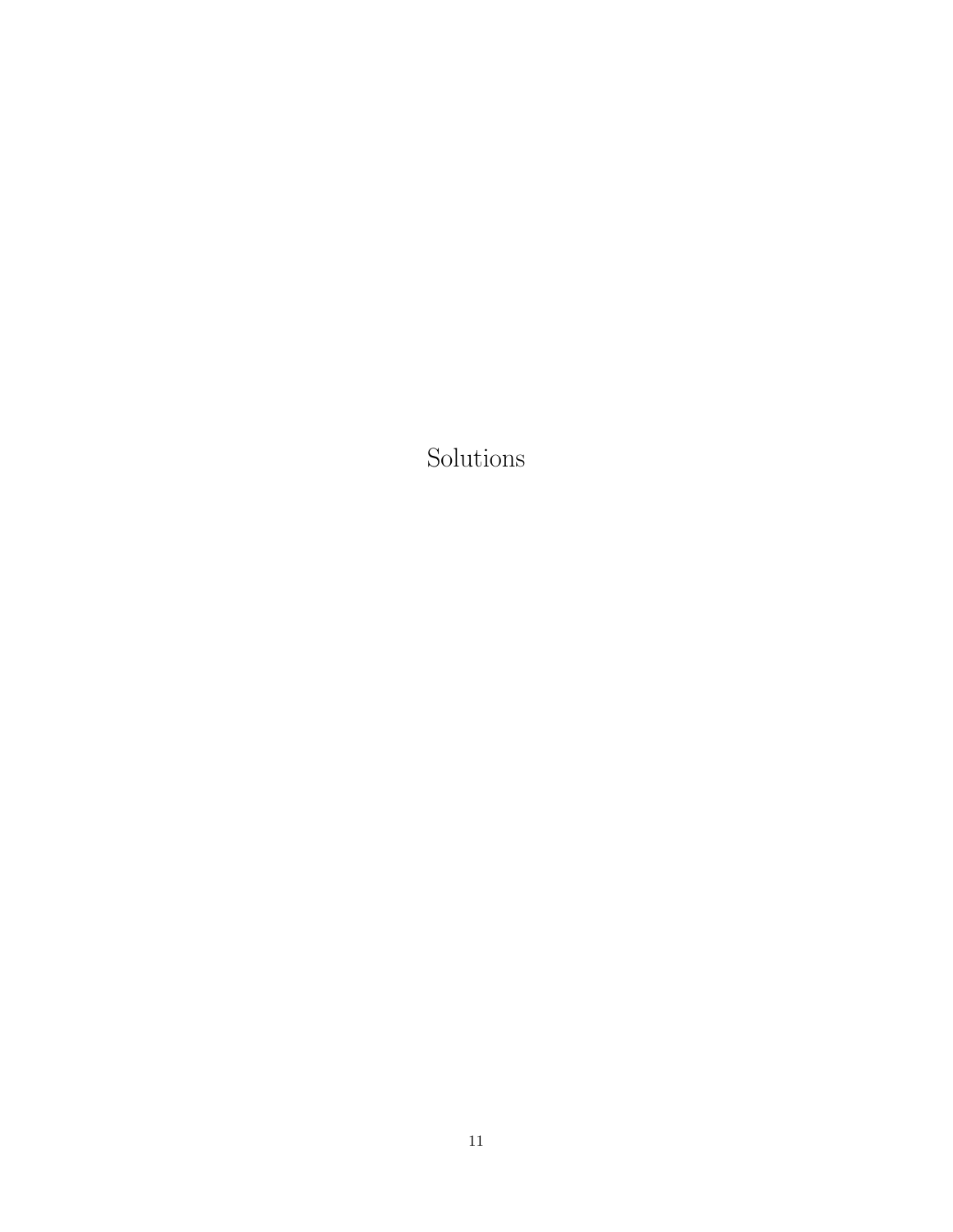2016 Midterm Exam Problem 4 — Solution

The subjects of this problem are two very simple sequential modules implementing counters. An important difference between the two modules is the logic connected to the output port. That difference, and its implications are covered in part b of the problem.

Appearing in this problem are several variations on a counter.

(a) Show the hardware inferred for each counter below.

module ctr\_a( output uwire [9:0] count, input uwire clk );

logic [9:0] last\_count; assign count =  $last_count + 1$ ; always\_ff @( posedge clk ) last\_count <= count;

endmodule

```
module ctr_b( output logic [9:0] count, input uwire clk );
```
uwire  $[9:0]$  next\_count = count + 1; always\_ff @( posedge clk ) count <= next\_count;

endmodule





(b) There is a big difference in the timing of the outputs of  $\text{ctr}_a$  and  $\text{ctr}_b$ . Explain the difference and illustrate with a timing diagram.

 $\nabla$  Difference between two modules.  $\nabla$  Timing Diagram.<br>In  $\tt{ctr\_a}$  the module output,  $\tt{count}$ , is connected to the output of an adder. That means the value at the output will not be stable until later in the clock cycle. See the left-side timing diagram below. External hardware could not do anything with the value other than clocking it into a register for use in the next clock cycle. In contrast, the ctr\_b module output, count, is connected to a register output, and so it is available for use at the beginning of the clock cycle.

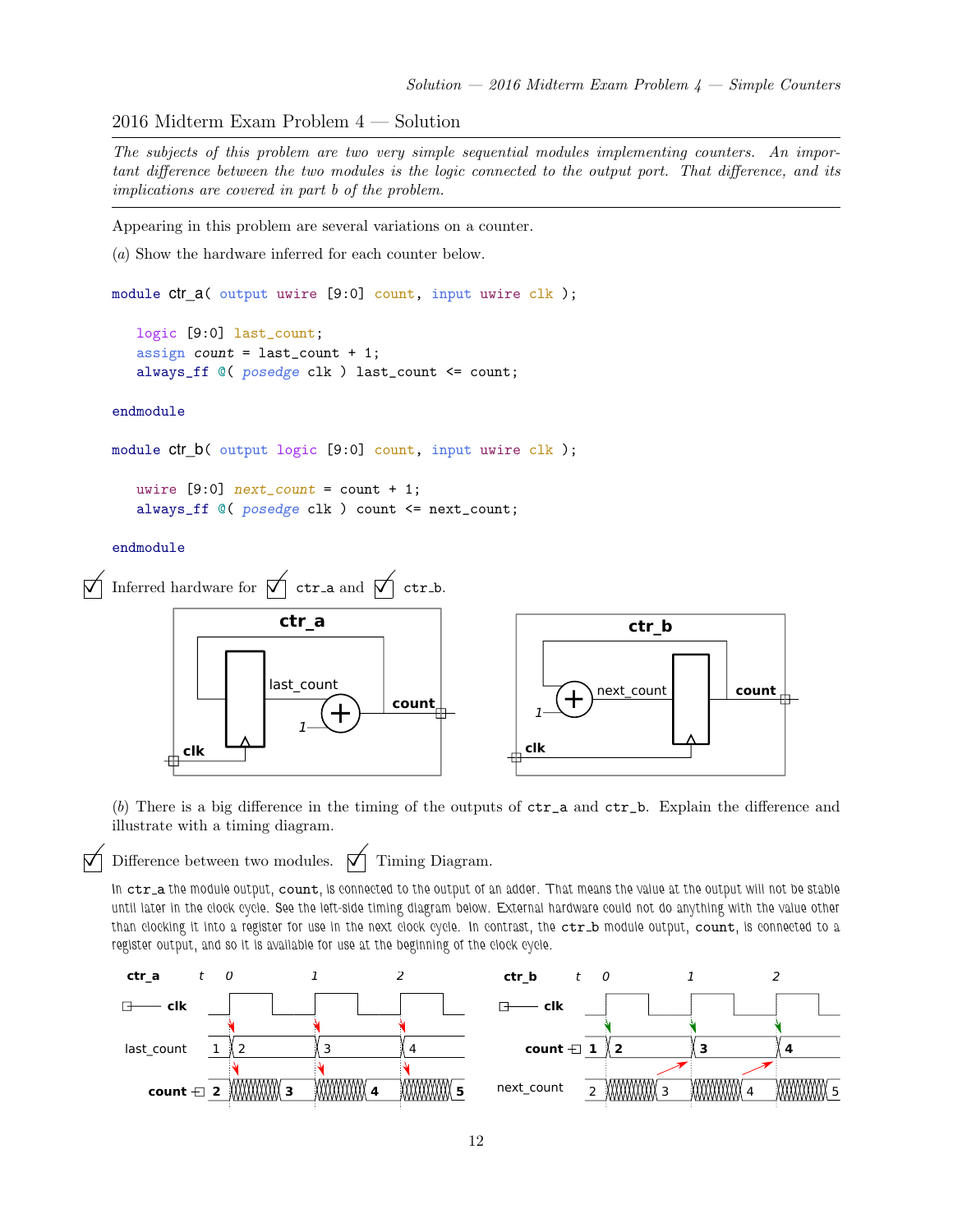2015 Final Exam Problem 2 — Solution

This problem starts with simple Verilog code describing a memory module, smemory. Module smemory uses a Verilog array for the memory itself and provides ports to reading and writing the memory. Part (a) asks for the inferred hardware (assuming the synthesis program doesn't just map it to a memory module in the  $FPGA$  or ASIC library). In part (b) a timing diagram is to be completed, and in part (c) the module is to be modified based on a given timing diagram.

Part (a) requires understanding of how hardware is inferred for the array index operator, for example,  $a[i]$ , when used as an expression on the right-hand side,  $x = a[i]$ ; and as an lvalue (on the left-hand side),  $a[i]$  $= y;$ .

Parts (b) and (c) check for understanding of the timing of sequential circuits, part (c) also exercises design skills.

The module below implements a simple memory module.

```
module smemory #( int size_lg = 4, int dbits = 8, int size = 1 \leq s ize_lg )
   ( output uwire [dbits-1:0] rd_data,
     input uwire [size_lg-1:0] wr_idx, input uwire [dbits-1:0] wr_data, input uwire write,
     input uwire [size_lg-1:0] rd_idx, input uwire clk );
   logic [dbits-1:0] storage [size-1:0];
   always_ff @( posedge clk ) if ( write ) storage[wr_idx] = wr_data;
   assign rd\_data = store[rd\_idx];
```
### endmodule

(a) Show the hardware that will be synthesized for this module when elaborated with  $size\_lg = 2$ . Use registers, multiplexors, decoders, and basic gates. Do not use a memory module.

Show synthesized hardware, including hardware for  $\vec{\nabla}$  reading and  $\vec{\nabla}$  writing.

Solution appears to the right.

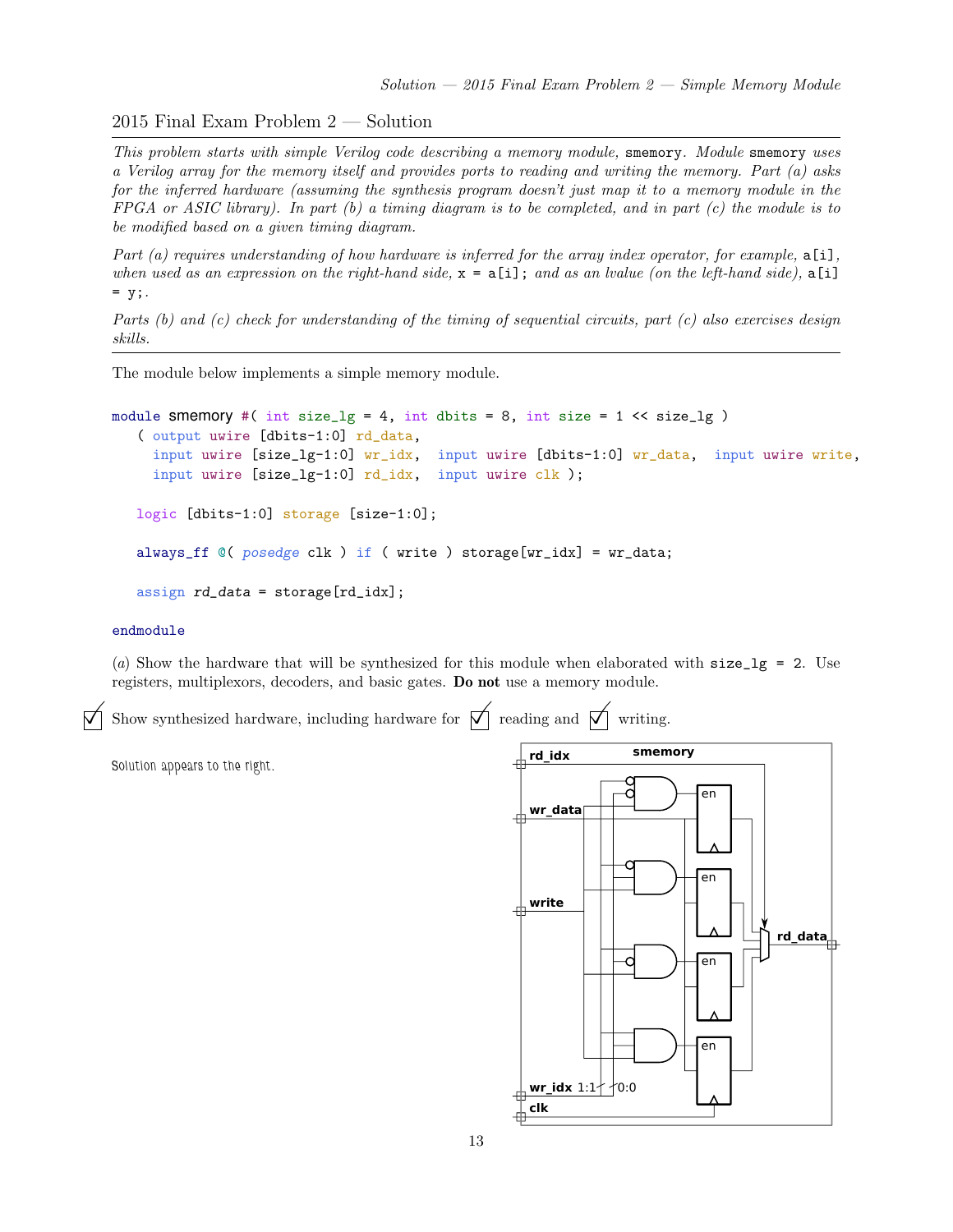Appearing below is the module from the previous page.

```
module smemory #( int size_lg = 4, int dbits = 8, int size = 1 << size_lg )
   ( output uwire [dbits-1:0] rd_data,
     input uwire [size_lg-1:0] wr_idx, input uwire [dbits-1:0] wr_data, input uwire write,
     input uwire [size_lg-1:0] rd_idx, input uwire clk );
   logic [dbits-1:0] storage [size-1:0];
   always_ff @( posedge clk ) if ( write ) storage[wr_idx] = wr_data;
   assign rd_data = storage[rd_idx];
```
### endmodule

(b) Assume that initially location 1 ( $\frac{\epsilon}{1}$ ) holds a 10, location 2 holds a 20, location 3 holds a 30, and so on. Complete the timing diagram below, consistent with this module.



 $\overrightarrow{\bigvee}$  Complete rd\_data row of timing diagram.

Solution appears above in blue.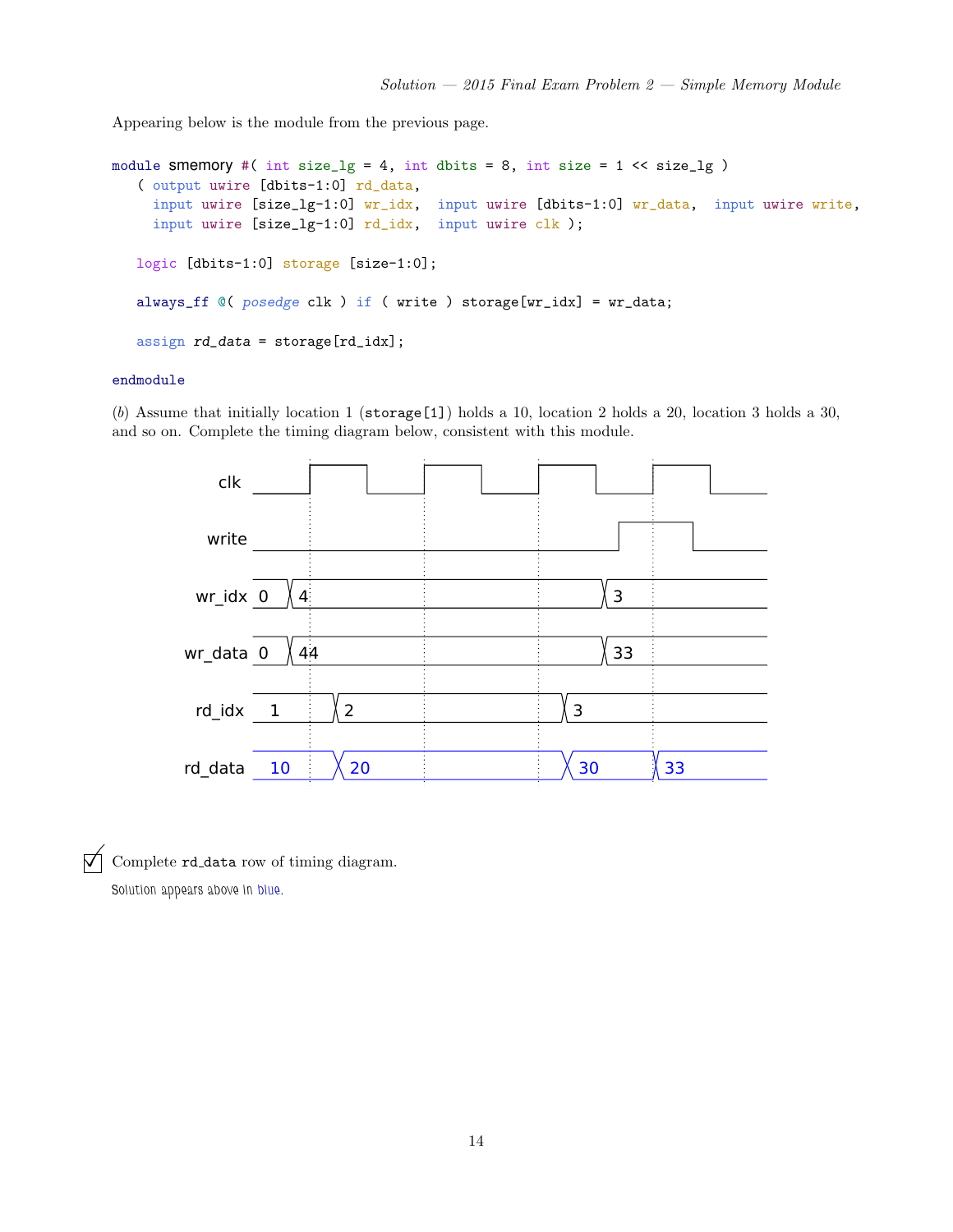(c) Modify the module below (same as one on previous page) so that its behavior is consistent with the timing diagram to the right. That is, if the location being written is the same as the one being read the rd\_data output shows the data on wr\_data. If the locations don't match or nothing is being written the behavior is unchanged.

### $\nabla$  Modify the module.

Solution appears below. The original line is commented out for reference. Otherwise, cluttering your code with commented out lines is bad style. Instead, learn how to diff your working copy with the latest committed version and be able to do so in  $< 500 \,\mathrm{ms}$ .



```
module smemory_bp #( int size_lg = 4, int dbits = 8, int size = 1 \lt size_lg )
 ( output uwire [dbits-1:0] rd_data,
   input uwire [size_lg-1:0] wr_idx, input uwire [dbits-1:0] wr_data, input uwire write,
   input uwire [size_lg-1:0] rd_idx, input uwire clk );
  logic [dbits-1:0] storage [size-1:0];
   always_ff @( posedge clk ) if ( write ) storage[wr_idx] = wr_data;
   // assign rd_data = storage[rd_idx];
   // SOLUTION
   assign rd\_data = write && rd\_idx == wr_idx ? wr_data : storage[rd\_idx];
```
endmodule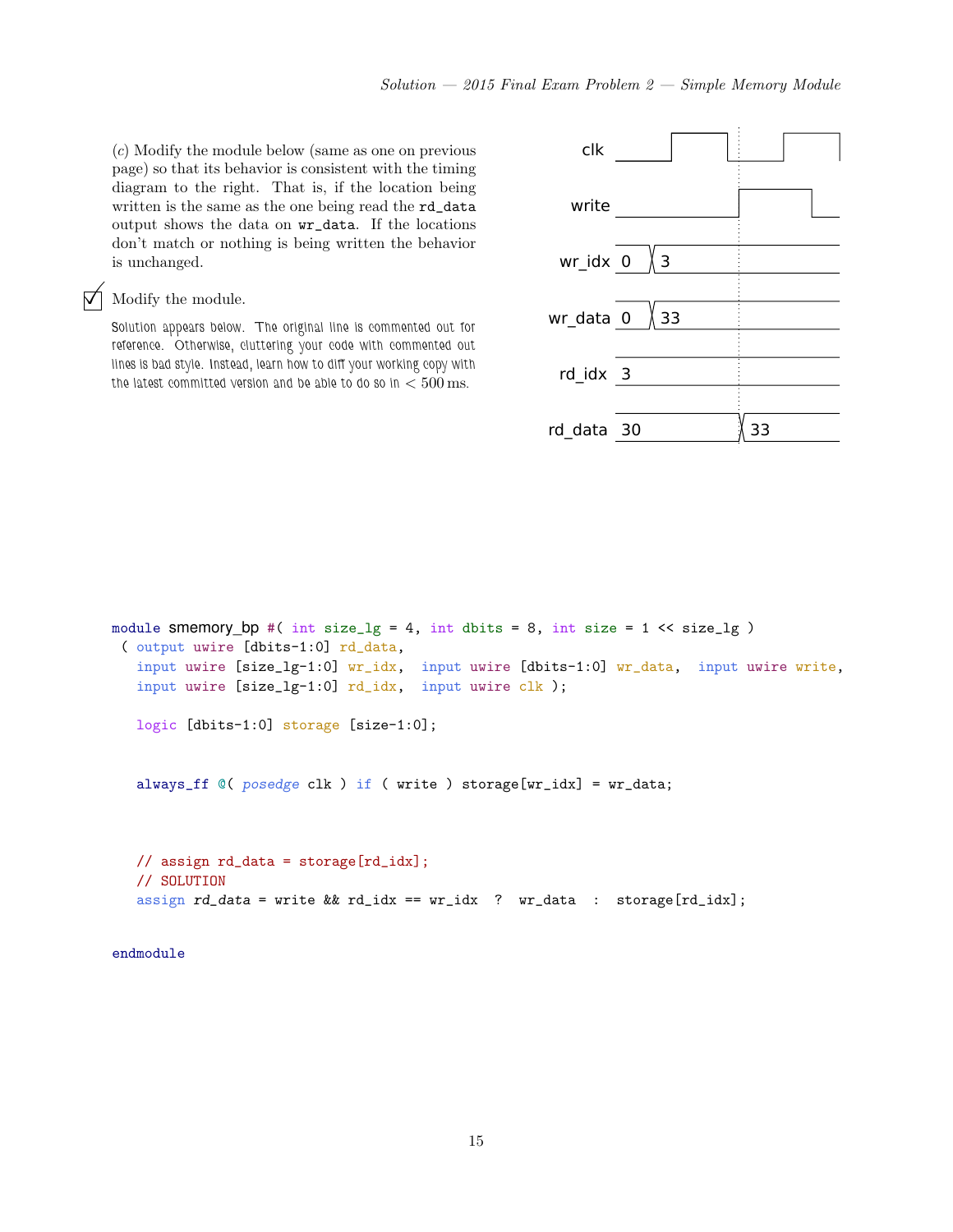2018 Midterm Exam Problem 5 — Solution

This problem checks for understanding of how sequential logic is inferred from a Verilog description. An important element is understanding which objects will be synthesized into registers. This particular module performs an iterative calculation, meaning that the results computed in one cycle are used in a subsequent cycle.

Show the hardware that will be inferred for the Verilog code below.

Clearly show module ports.

Show inferred hardware. Don't optimize.

Pay close attention to what is and is not inferred as a register.

```
module regs #( int w = 10, int k1 = 20, int k2 = 30 )
   ( output logic [w-1:0] y,
     input logic [w-1:0] b, c,
     input uwire clk );
   logic [w-1:0] a, x, z;
   always_ff @( posedge clk ) begin
      a = b + c;
      if (a > k1) x = b + 10;if ( a > k2 ) z = b + x; else z = c - x;
```
end

 $y = x + z;$ 

endmodule



Solution appears above

Explanation: The area corresponding to the always\_ff block is outlined in a green dashed line. Registers are shown on the righthand boundary because the value that gets clocked into a register is the value present when control reaches the end of the block (the end statement above). Four values are assigned within the block, a, x, z, and y. Registers are inferred only for those variables that are a live out object of the block. That is true for y since it's also a module output and so its value is needed outside the block. In contrast, the value of a that is computed in the block is not used again after the end is reached. (When the block is re-entered a new value of a will be computed.) The same is true for z. But the value of x may be used after end is reached. That happens when the block is re-entered and  $a \leq k_1$ , in which case x is set to the previous value of x (the one in the register) rather than b+10.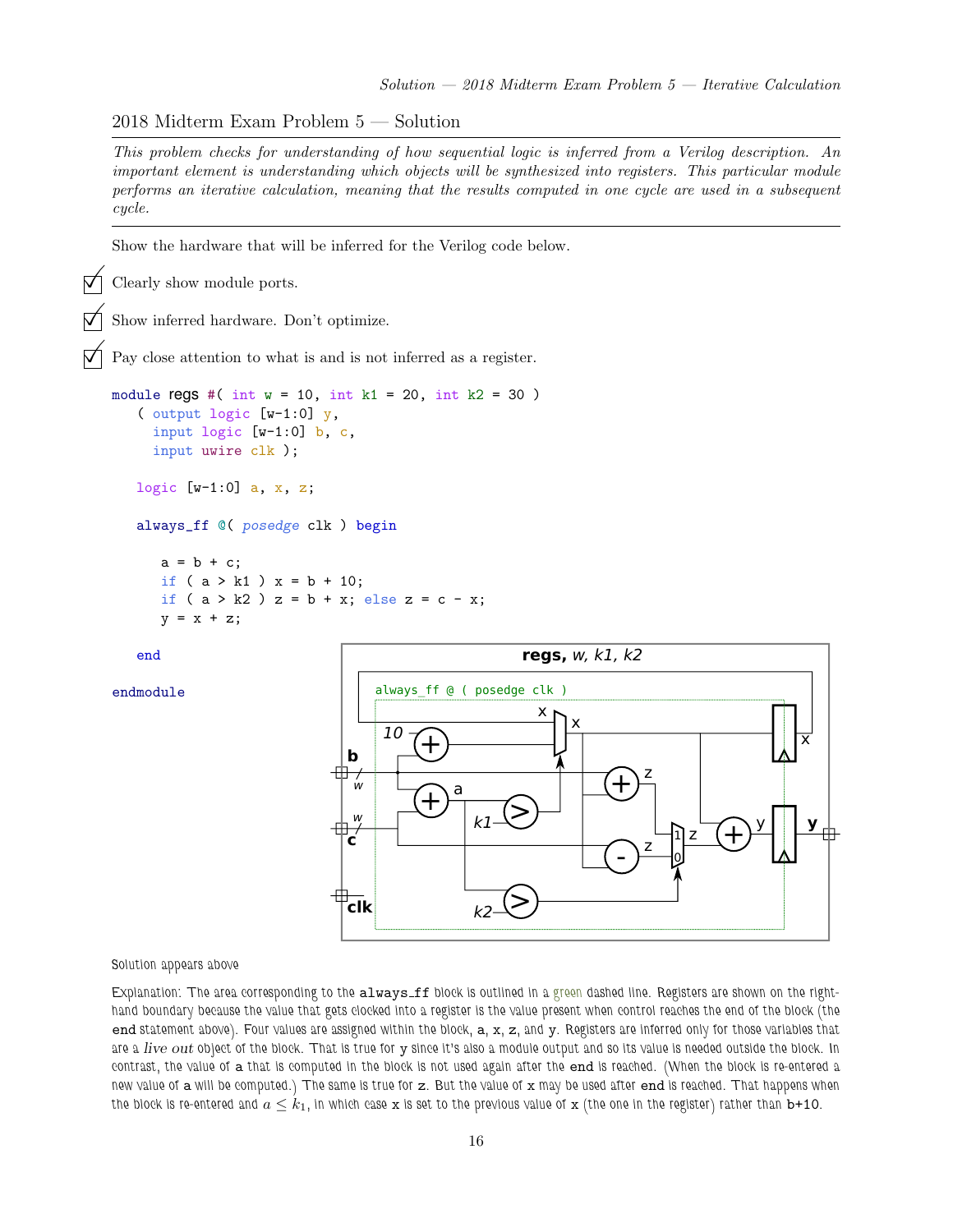# 2015 Final Exam Problem 1 — Solution

In this problem a Verilog description is to be written based on a given diagram of a sequential circuit. An important concept to understand is the advancement of data through the module with each clock edge. This must be understood before writing Verilog, and one must code the Verilog description so data is written into registers at the right time.

Write a Verilog description of the hardware illustrated below.



SOLUTION ON NEXT PAGE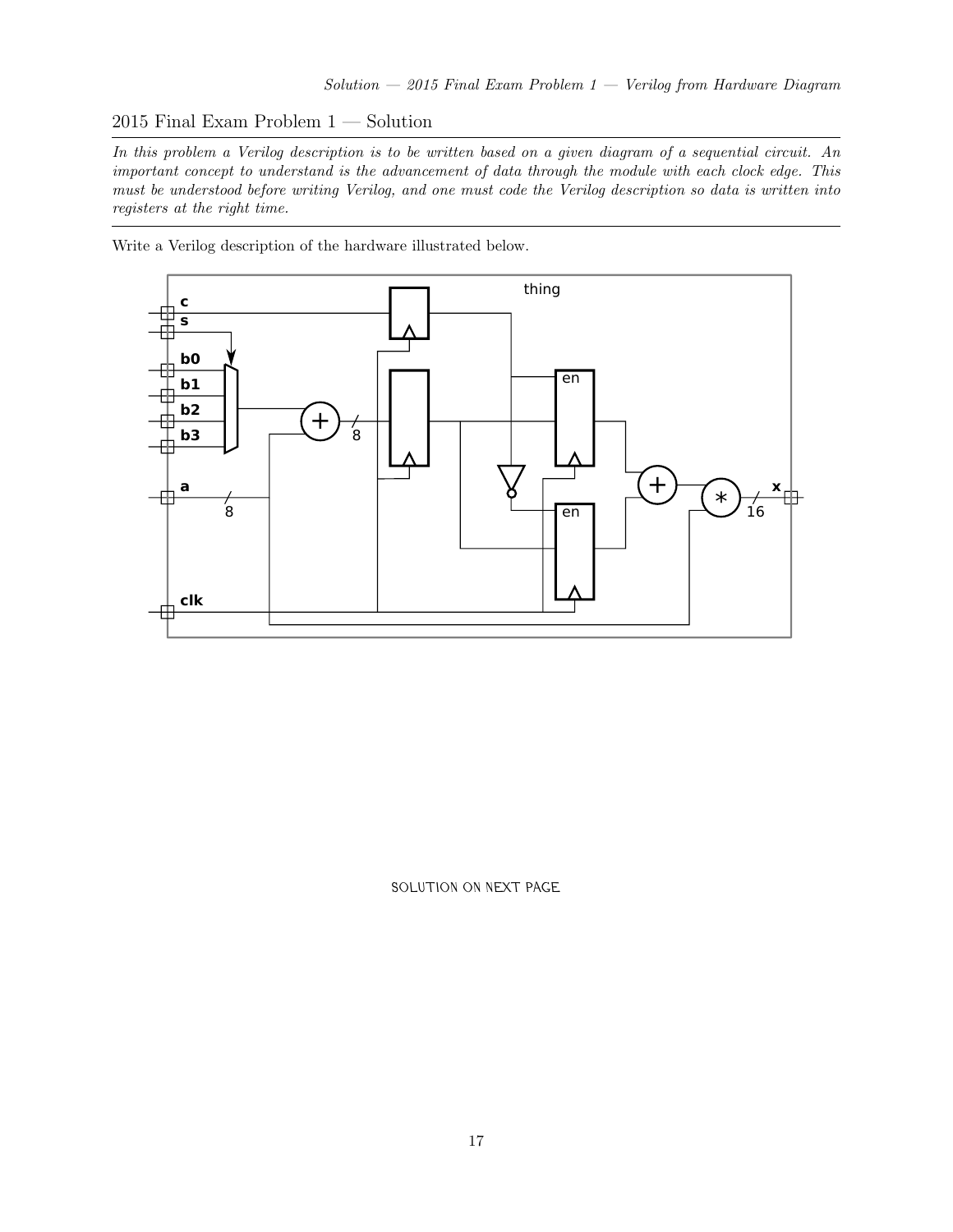

 $\forall$  Verilog description of hardware including  $\forall$  port declarations and  $\forall$  port and other sizes.

The solution appears below. Names for wires that were unlabeled in the problem appear in purple. (That is, the purple labels are part of the solution.) Note the use of case/endcase for the mux. Though using an if/else chain or the conditional operator, ?:, would be correct, they are more tedious and prone to error and so it's worth taking the trouble to remember to use case.

```
module thing( output uwire [15:0] x, input uwire c, input uwire [1:0] s,
             input uwire [7:0] b0, b1, b2, b3, a, input wuire clk );
  logic [7:0] b, ab, ab_1, ab_20, ab_21;
  logic c_1;
  always_comb begin
     case ( s )
       0: b = b0;1: b = b1;
       2: b = b2;
       3: b = b3;
     endcase
     ab = a + b;end
  always_ff @( posedge clk ) begin
     c_1 <= c; // Note: Delayed assignment, so if(c_1) uses prior value.
     ab_1 \leftarrow ab; // Delayed assignment here too.
     if ( c_1 ) ab_21 <= ab_1; else ab_20 <= ab_1;
  end
  assign x = a * (ab_20 + ab_21);
endmodule
```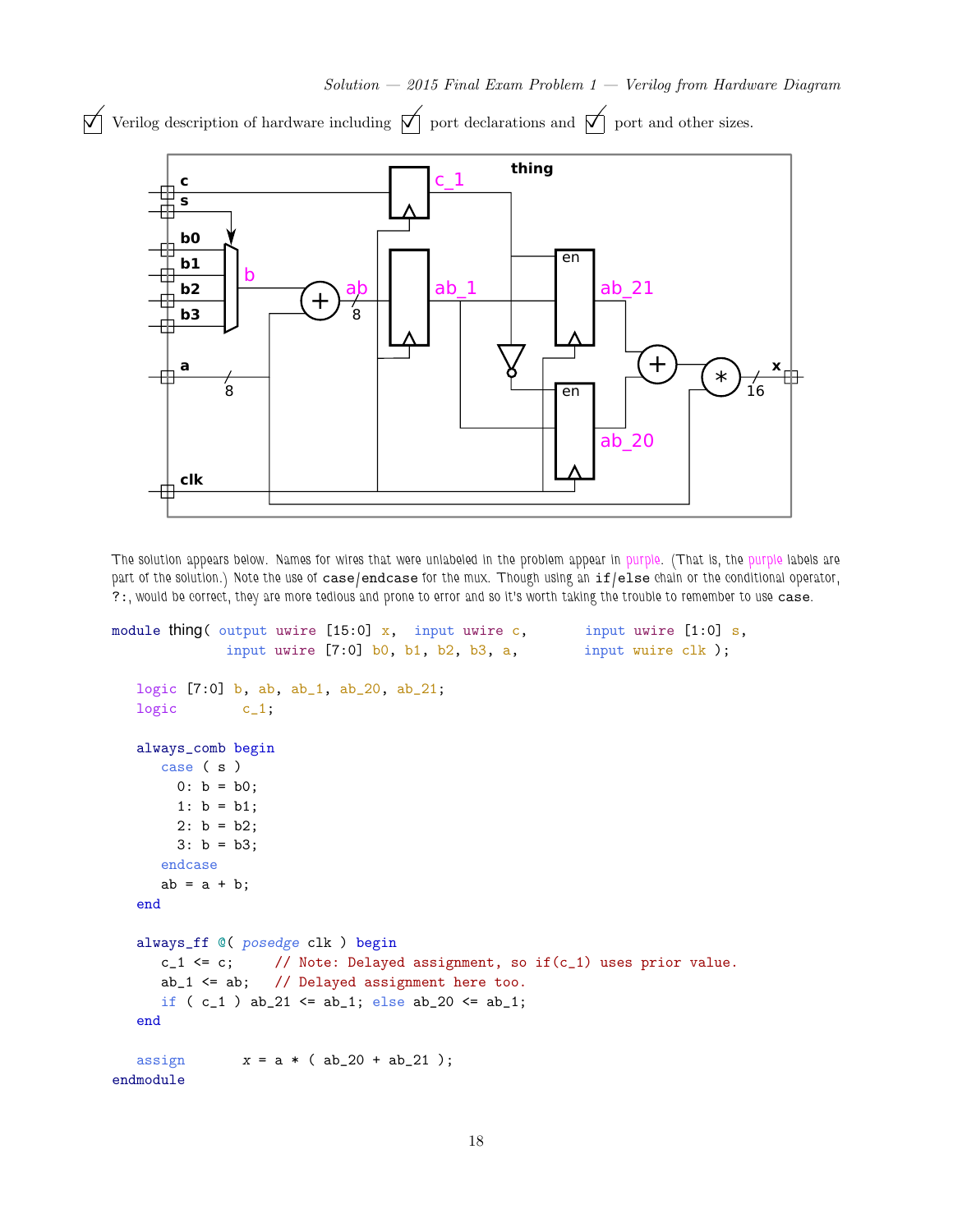# 2016 Final Exam Problem 1 — Solution

This problem starts with both incomplete Verilog and an incomplete hardware diagram. They show two presumably costly floating-point calculation modules, an adder and a multiplier. The goal of the problem is to use these modules over multiple cycles to perform a calculation. To solve the problem one must decide what the adder and multiplier will do each cycle based on what is needed in the calculation and what connections are available based on the diagram. Also, one must know how to write Verilog to choreograph all of this.

The diagram and Verilog code below show incomplete versions of module prob1\_seq. This module is to operate something like mag\_seq from Homework 6. When start is 1 at a positive clock edge the module will set ready to 0 and start computing  $v0*v0 + v0*v1 + v1*v1$ , where v0 and v1 are each IEEE 754 FP single values. The module will set ready to 1 at the first positive edge after the result is ready.

Complete the Verilog code so that the module works as indicated and is consistent with the diagram. It is okay to change declarations from, say, logic to uwire. But the synthesized hardware cannot change what is already on the diagram, for example, don't remove a register such as ac0 and don't insert any new registers in existing wires, such as those between the multiplier inputs and the multiplexors.



Don't modify this diagram, write Verilog code.

Don't modify this diagram, write Verilog code.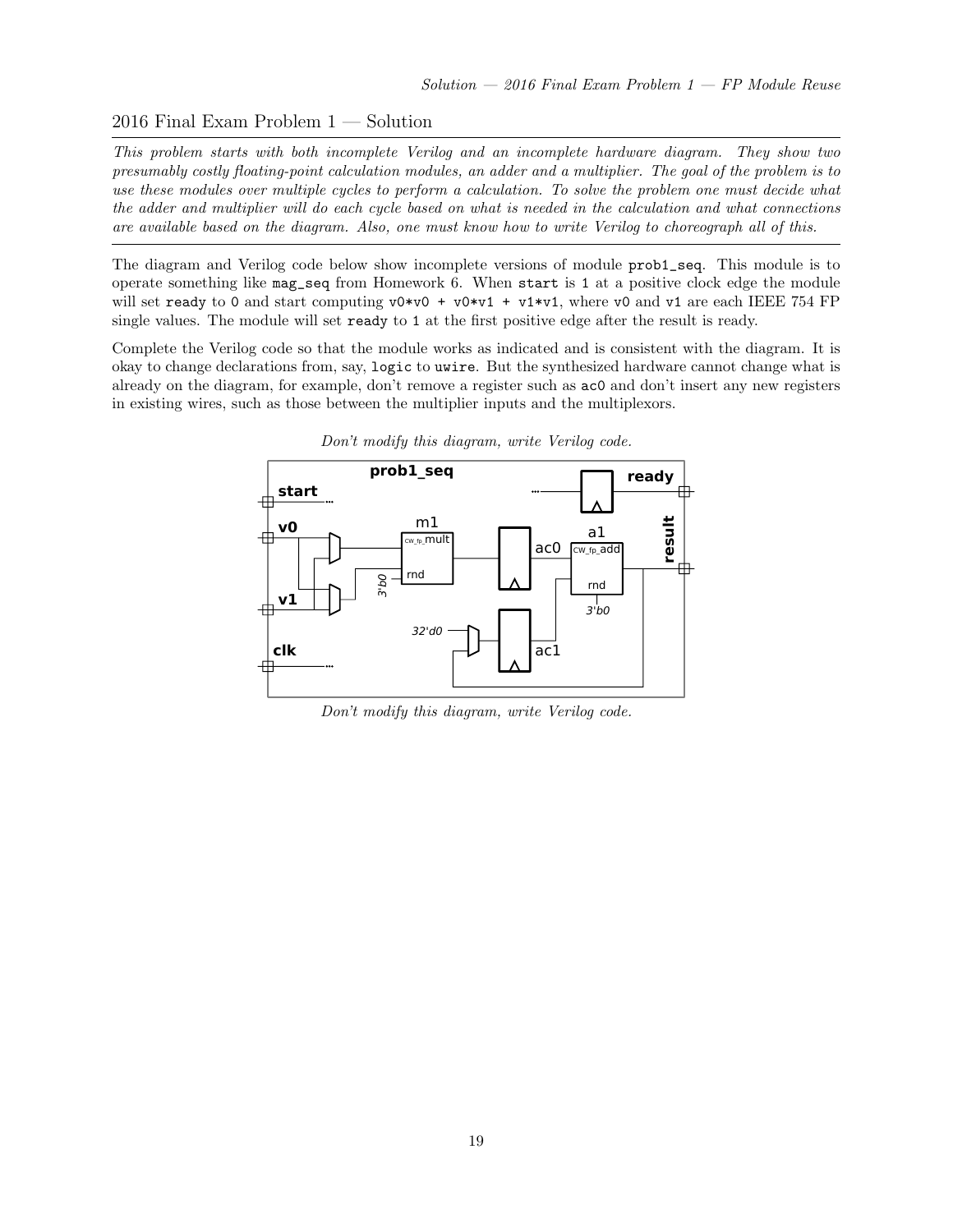$Solution - 2016$  Final Exam Problem  $1 - FP$  Module Reuse<br>Don't modify, Verilog only.

Solution on this page.

endmodule

 $\boxed{\bigvee}$  Complete Verilog so that module<br>computes  $v0*v0 + v0*v1 + v1*v1.$ 

 $\boxed{\bigvee}$  Synthesized hardware must be consistent with diagram,  $\boxed{\bigvee}$  especially synthesized registers. agram,  $\boxed{\phantom{0}}$  especially synthesized registers.

Note that ready must come from a register.

Don't skip the easy part: connections to adder.

```
module prob1_seq( output uwire [31:0] result, output logic ready,
                input uwire [31:0] v0, v1, input uwire start, clk);
  uwire [7:0] mul_s, add_s;
  uwire [31:0] mul_a, mul_b; uwire [31:0] add_a, add_b; uwire [31:0] prod, sum;
  logic [31:0] ac0, ac1; logic [2:0] step;
  localparam int last_step = 4; // \leftarrow SOLUTION.
  always_ff @( posedge clk ) if ( start ) step \leq 0;else if ( step < last_step ) step <= step + 1;
  CW_fp_mult m1( .a(mul_a), .b(mul_b), .rnd(rnd), .z(prod), .status(mul_s) );
  CW\_fp\_add a1( .a(add\_a), .b(add\_b), rnd(rnd), .z(sum), .status(add\_s) );
  // assign ready = step == last_step; // SOLUTION: Remove this line.
  // SOLUTION (remainder of module is solution)
  assign mul_a = step < 2 ? v0 : v1; // Connect FP multiplier ports ..
  assign mul_b = step == 0 ? v0 : v1; // .. to appropriate values.
  assign add_a = ac0, add_b = ac1; // Connect FP adder input ports.
  always_ff ©( posedge clk ) begin // Assign registers ac0, ac1, and ready.
       ac0 \leq prod; // Always write ac0.
       case ( step ) \frac{1}{2} // Set ac1 based on the step value ..
          0: ac1 \leq 0; \frac{1}{2} ... *before* the positive clk edge.
          1, 2: \text{ac1} \leq \text{sum};
       endcase
       if ( start ) ready \leq 0; // Reset ready *before* step 0 ..
       else if ( step == last_step-1 ) ready \leq 1; // .. and set ready when will be done.
    end
  assign result = sum; // Connect FP adder output to this module's output.
```
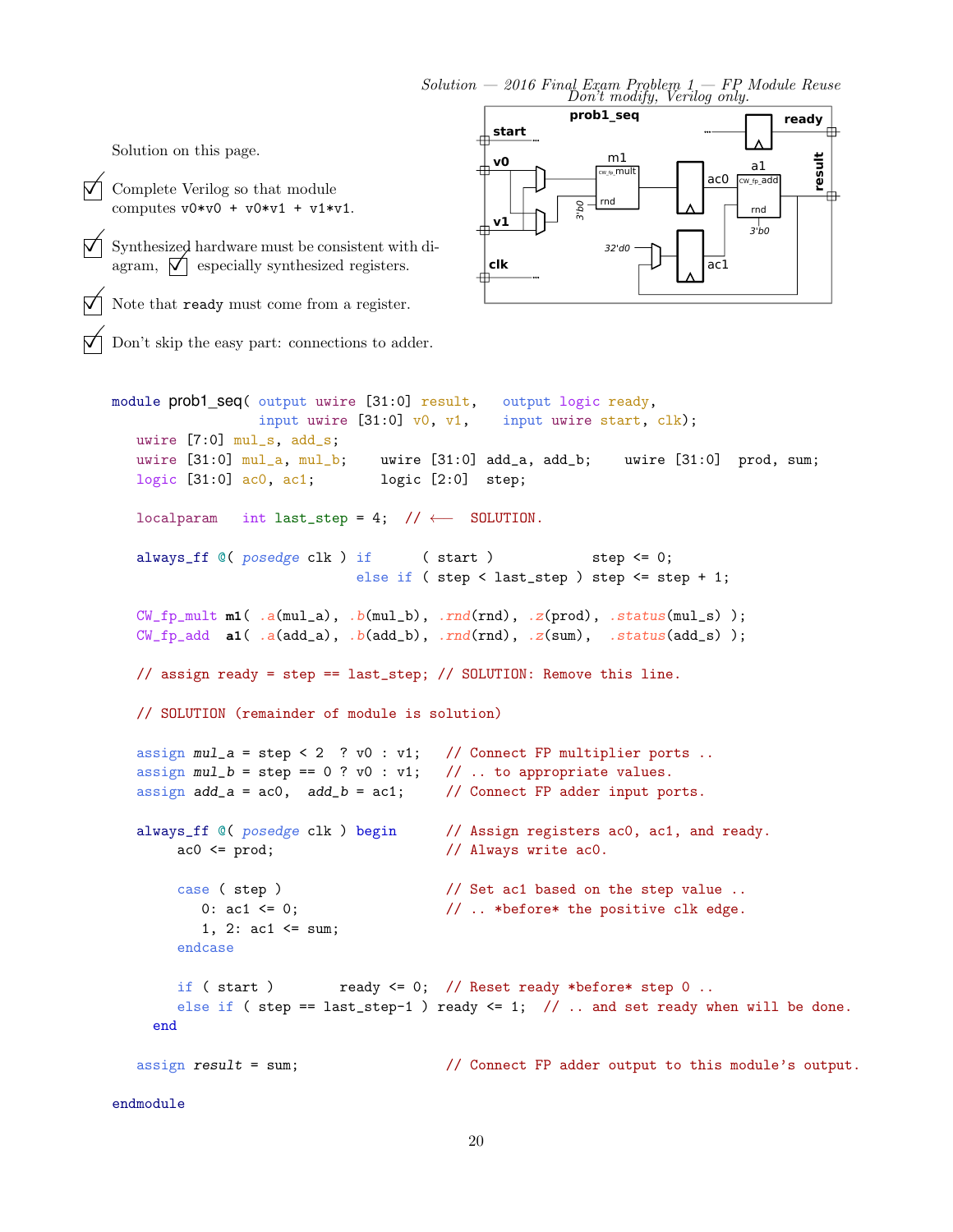To understand how the solution works refer to the timing diagram below. Note that the value of step in the second always\_ff is before it is incremented.

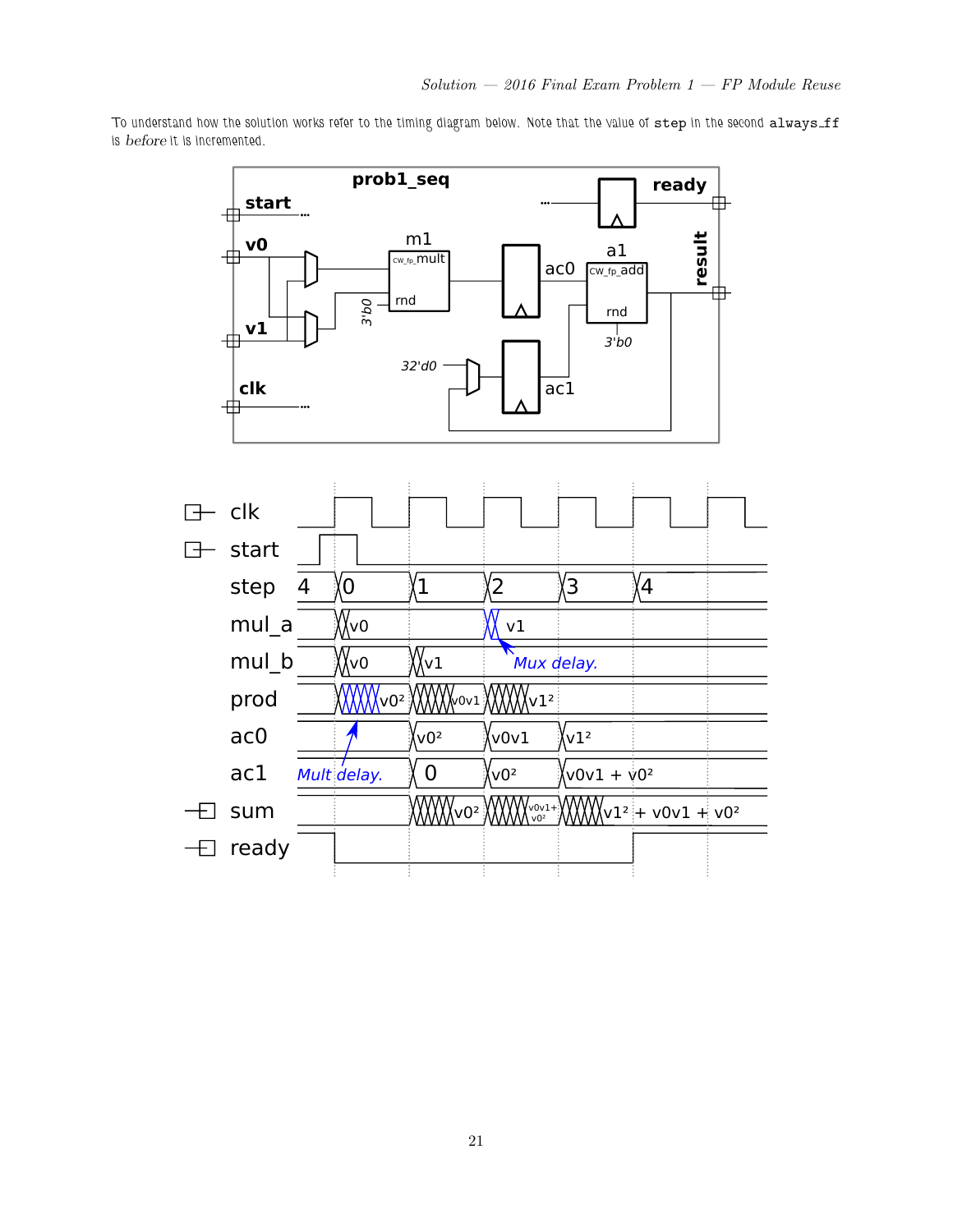2018 Homework 8 Problem 3 — Solution

This is a good moderate-difficulty problem on inference of hardware and of computing cost and delay. The subject of this problem is Verilog code for a degree-m sequential multiplier, a multiplier that computes m partial products per clock cycle. Unlike those other degree-m sequential multipliers this one skips over multiplicand digits that are equal to zero! In part a the inferred hardware for the Verilog is to be found. This requires a good understanding not just of which objects are inferred into registers, but also of if statements and iteration. In part b the cost and delay is to be found. A good part c would be a comparison with conventional (those other) degree-m multipliers, but that's not part of the problem.

Appearing below is a solution to 2018 Homework 7, Problem 2, the streamlined degree-m multiplier with handshaking. The complete solution is at

<https://www.ece.lsu.edu/koppel/v/2018/hw07-sol.v.html>. For this problem assume that w and m are both powers of 2.

```
module mult seq d prob 2 #( int w = 16, int m = 2)
   ( output logic [2*w-1:0] prod, output logic out_avail,
     input uwire clk, in_valid, input uwire [w-1:0] plier, cand );
   localparam int iterations = (w + m - 1) / m;
   localparam int iter_lg = $clog2(iterations);
  uwire [iterations-1:0] [m-1:0] cand_2d = cand;
  bit [iter_lg-1:0] iter;
   logic [2*w-1:0] accum;
   always_ff @( posedge clk ) begin
      logic [iter_lg-1:0] next_iter;
      if ( in_valid ) begin
         iter = 0;
         \text{accum} = 0;
         out<sub>_avail</sub> = 0;
      end else if ( !out_avail && iter == 0 ) begin
         prod = accum;
         out_avail = 1;
      end
      \text{accum} += plier * cand_2d[iter] << ( iter * m );
      next\_iter = 0;for ( int i=iterations-1; i>0; i-- )
        if ( i>iter && cand_2d[i] ) next_iter = i;
      iter = next_iter;
   end
```

```
endmodule
```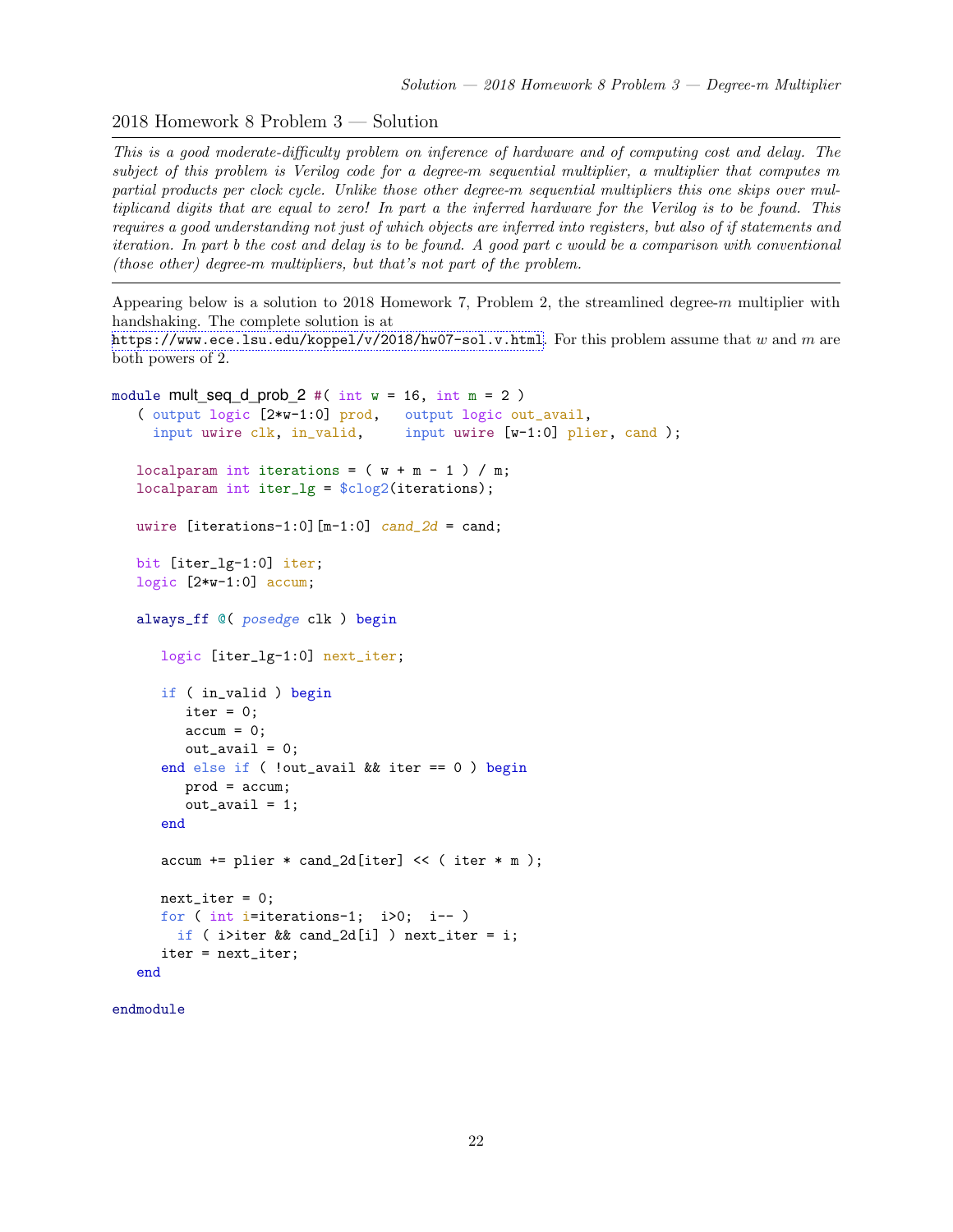(a) Show the hardware that will be inferred for this module.



Hardware shown above with the critical path shown in red.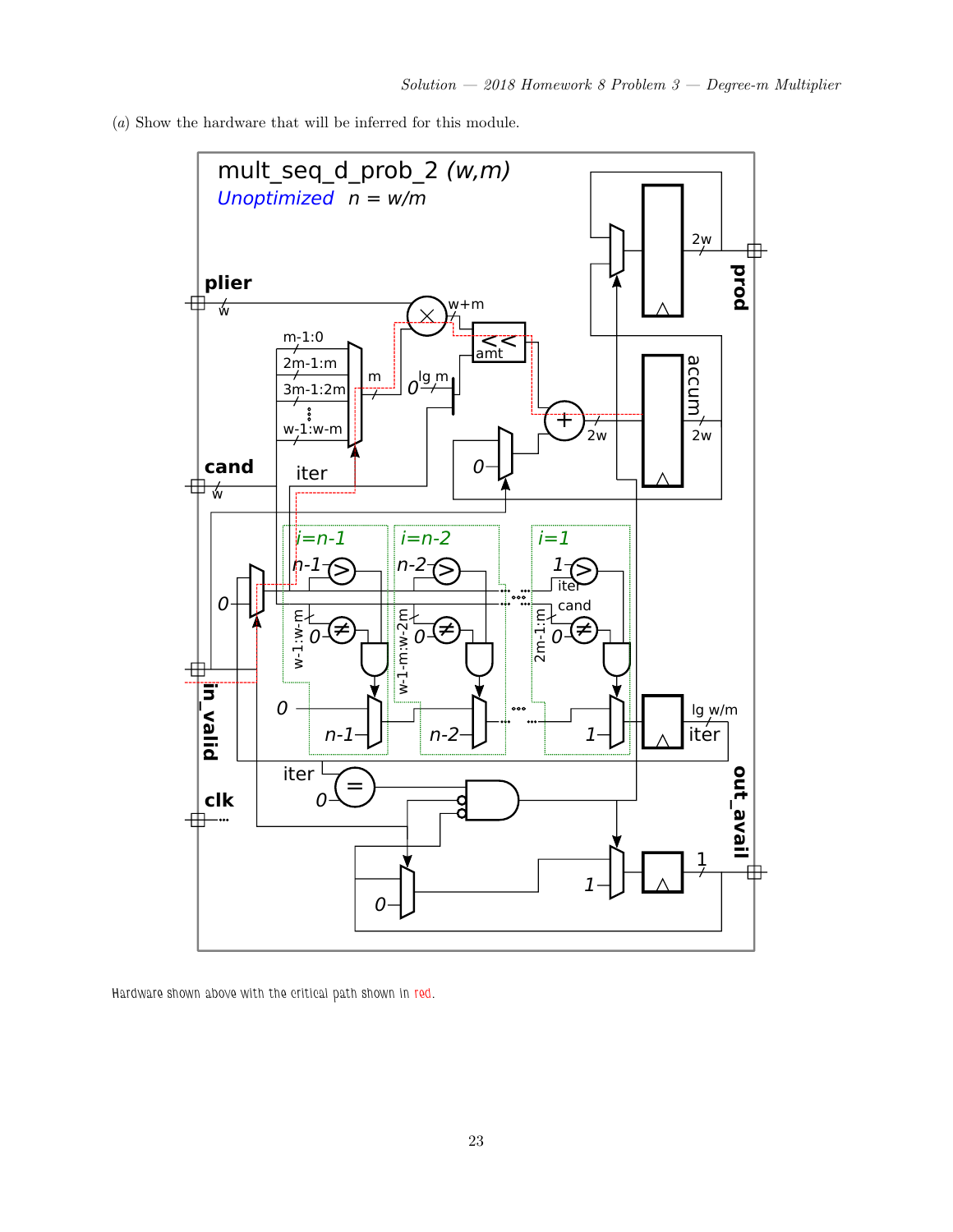(b) Compute the cost and delays for this module using the simple model. Show these in terms of w and m. Clearly show the critical path on your diagram.



The costs and delay of each component are shown in the diagram above. The path delay for selected paths is shown in the  $\vert$  eircled orange numbers  $\vert$ . Note that one input to all of the comparison units (for example, the zero in  $\neq$  0), is a constant, reducing their costs and delays. Many of the multiplexors also have one constant data input.

The interesting thing to compare is the time needed to compute the updated accum value versus the time needed to find the next non-zero digit. The  $i >$  iter comparison, because i is a constant, takes time  $\lg w/m u_t = \lg n u_t$  and the  $\neq 0$  takes less,